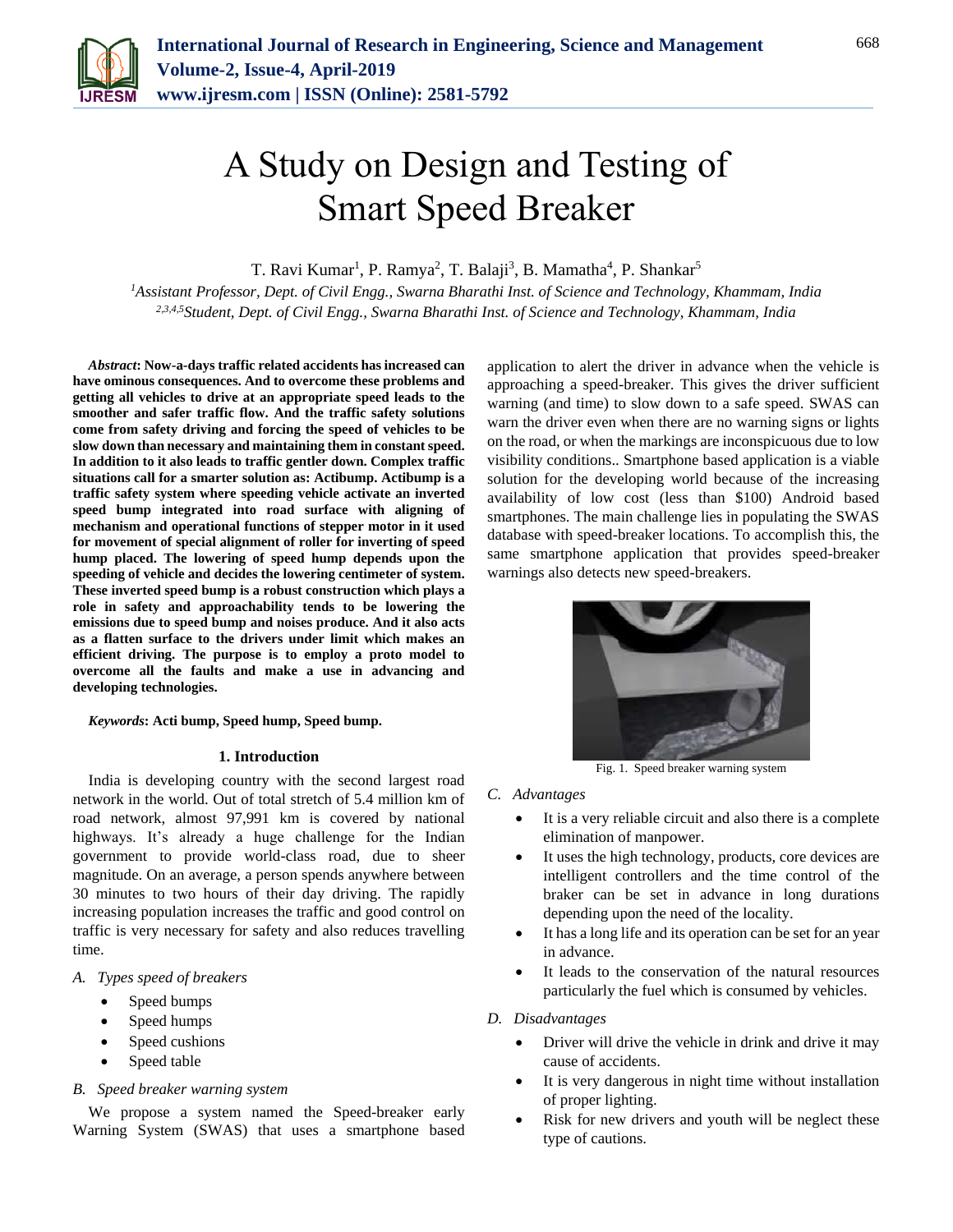

# **2. Methodology**

- *A. Materials used*
	- Cylinder ram
	- Top plate
	- Chain
	- Concrete encapsulation
	- Stepper motor

# *B. Cylinder ram*

A cylinder is a actuator that is constructed of a piston or plunger that operates in a cylindrical housing by the action of weight under pressure. A cylinder housing is a tube in which a plunger (piston) operates. In a ram-type cylinder, a ramactuates a load directly.

# *C. Chain*

A chain is a serial assembly of connected pieces, called links, typically made of metal, with an overall character similar to that of a rope in that it is flexible and curved in compression but linear, rigid, and load-bearing in tension. A chain may consist of two or more links.

# *D. Concrete encapsulation*

Details and faculties for integrating on the test track road, water drainage arrangements for rain water, sealing, wiring conduits, control box to the sides. The concrete block constructed with dimensions of 10cm thickness of all sides of block dimensions of 60.5 cm length, 45 cm breadth, 22 cm depth. These concrete block protect the whole structure and stepper motor and it resist the load of vehicles and other effect.



Fig. 2. Concrete encapsulation

# *E. Stepper motor*

A stepper motor is an electromechanical device it converts electrical power into mechanical power. Also it is a brushless, synchronous electric motor that can divide a full rotation into an expansive number of steps. The motor's position can be controlled accurately without any feedback mechanism, as long as the motor is carefully sized to the application. Stepper motors are similar to switched reluctance motors.



Fig. 3. Representation of view of stepper motor internally and externally

# *F. Upward motion of smart speed breaker*

In this assembly the bump are rises few centimeter above the road surface and give physical remainder to driver. The upward motion to the bumps is provides by various mechanism like Rack and Pinion mechanism, Scissor Jack mechanism.



Fig. 4. Upward motion of speed breaker

# *G. Down word motion of smart speed breaker*

In this assembly the bumps of smart speed breaker lower into the road surface production notch in road surface thus giving physical remainder to driver. The downward motion of bump is provided by roller mechanism.

# *H. Mechanism of intelligent speed bump*

A road module for regulating a pass ability of vehicles on a roadway. The road module includes an elongated container immersed across the roadway and having an upper plane being essentially at level with the roadway. A lid is pivotally arranged and hinged along an edge of the container. The edge extends along a longitudinal side of the container facing vehicles approaching the road module. The lid forms at least a part of the upper plane of the container. An eccentrically counted cylindrical roller is configured to support the lid at an opposite longitudinal side of the container. The roller is rotatable between an upper or a lower position. An actuator is configured to rotate the roller to lower and raise the lid, thereby forming a downward ramp in a passing direction of the vehicles when the roller is in the lower position.



Fig. 5. Road module of speed breaker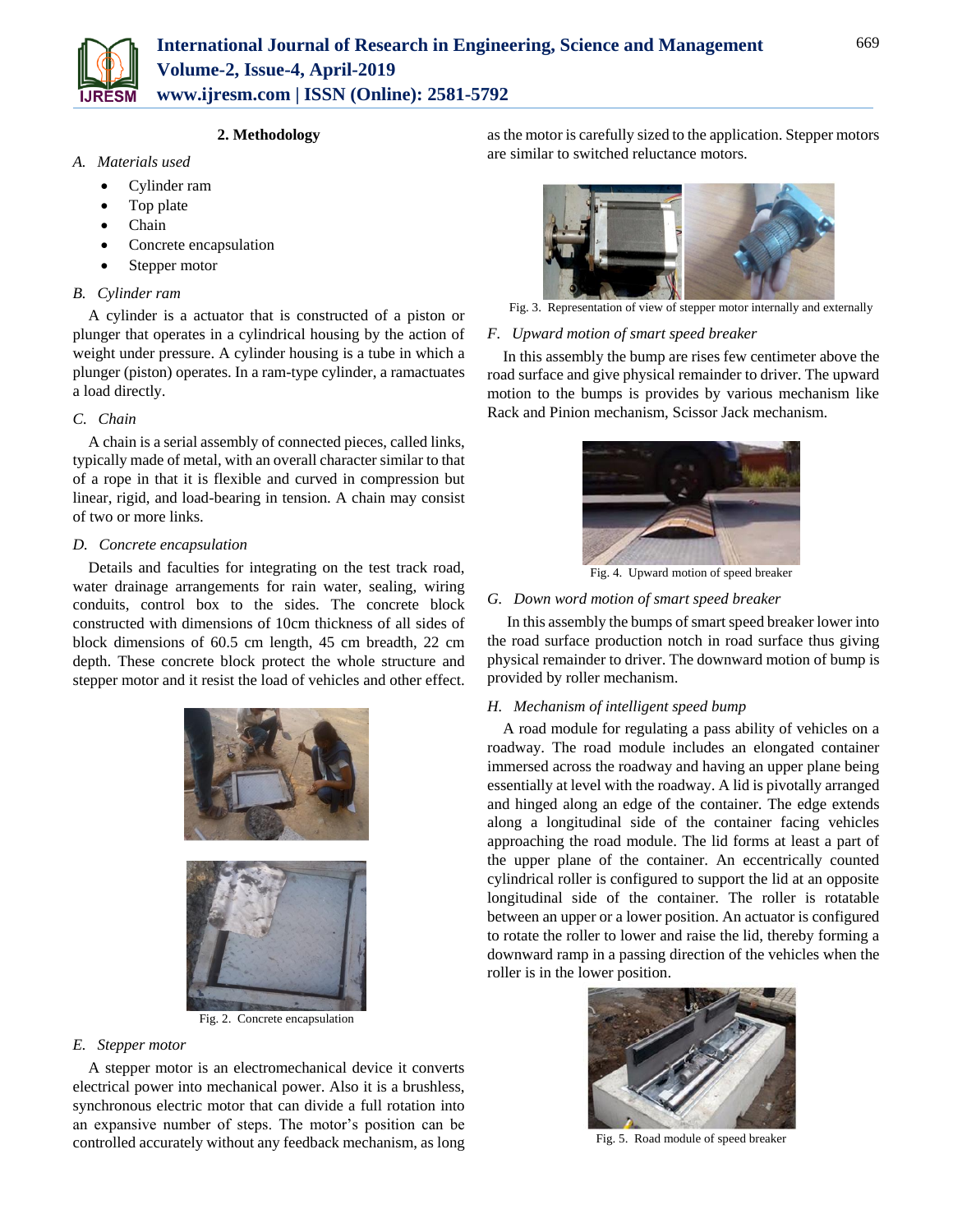



Fig. 6. Proto model of breaker system

#### **3. Testing and result**

#### *A. Functionality description*

Bump is a dynamic speed management system. If the velocity of an oncoming vehicle is above the speed limit a hatch, integrated into the road surface, is lowered a few centimeters creating an inverted speed hump. This gives a physical reminder to the speeding driver. Vehicles driven at legal speed are unaffected and simply pass the hatch on a level road. Act bump makes it possible to secure a legal speed and thus increase road safety and security without disturbing the traffic flow. This makes it particularly suitable for situations where static solutions provide negative side effects. These side effects are usually in the form of unhealthy work environment for bus drivers, impeded accessibility, congestion, ground vibrations and noise. The Act bump system is managed and controlled over the internet. Each Act bump installation is a permanent point of measurement since the web system. Edeva Live continuously collects statistics. The statistics provides a concrete basis for adjustments and evaluation of the installation. The system also provides functionality such as time related speed limits and the possibility to make exceptions for, for example, emergency vehicles. Act bump is a robust technical solution that combines good accessibility with the right speed. LINKOPING MUNICIPALITY the Rydsvägen intersection used to be a high risk crossing. Approximately 70% of passing vehicles were speeding and top speeds were high. The respect for the traffic lights amongst the pedestrians and cyclists was low so the lights did not provide the desired safety effect.

#### *B. Installation*

We have achieved an even speed profile along with an 85th percentile speed below 30 km/h (20mph), which is very positive. The site is now what we call 30-secured. This is very difficult to achieve on a road network frequented by buses because of the adverse effect of vibrations and bumps on the health of bus drivers. We have also found that the technical safety measure has reached a high level of acceptance in all groups of road users. Jonas Negron, Ellinor's successor, says: We are very happy with the three Actium installations we have. The results are very good.

This is exactly the trend the road proprietor desires. It is not just about lowering the high speeds; it is also about raising the unnecessarily low speeds. At a static hindrance, larger vehicles are forced to slow down to lowers speeds than the lighter vehicles. Everybody can drive over the Act bump at the same

speed. An even traffic flow is achieved when all vehicles maintain a steady speed. This also decreases congestion which in turn delivers environmental advantages such as reduced exhaust.

#### *C. Output of the project*

The figure states the speed breaker system function is illustrated as to be it is designed be depending upon the speed of the vehicle to ride



Fig. 7. Speed breaker when the speed is within the limit

upon the zone is in built in the software and the sensing devices sense the vehicle speed and then function their activation and deactivation processing and here it is in the initial stage i.e. even to the surface of the road.



Fig. 8. Activation of system when speed limit is exceeded

Here we have achieved the moment of speed breaker system as per speed limit by the alignment of roller connected to the roller functioning through a software inserted through Arduino circuit. Expected results from sub system and super system.

#### **4. Conclusion**

- The average speed and 85-percentile speed of free vehicles are lower with intelligent speed breaker than without, comparison before-after study.
- After implementation of Intelligent speed breakers, a larger share of drivers yields towards vulnerable road users crossing the street, comparison before-after study.
- Noise levels are not higher with intelligent speed breaker than without, comparison of before-study and study after implementation of Act bump on street without speed bump in before-situation.

The results show that the average speed and 85-percentile speed of motor vehicles have decreased and that the share of drivers yielding towards vulnerable road users has increased